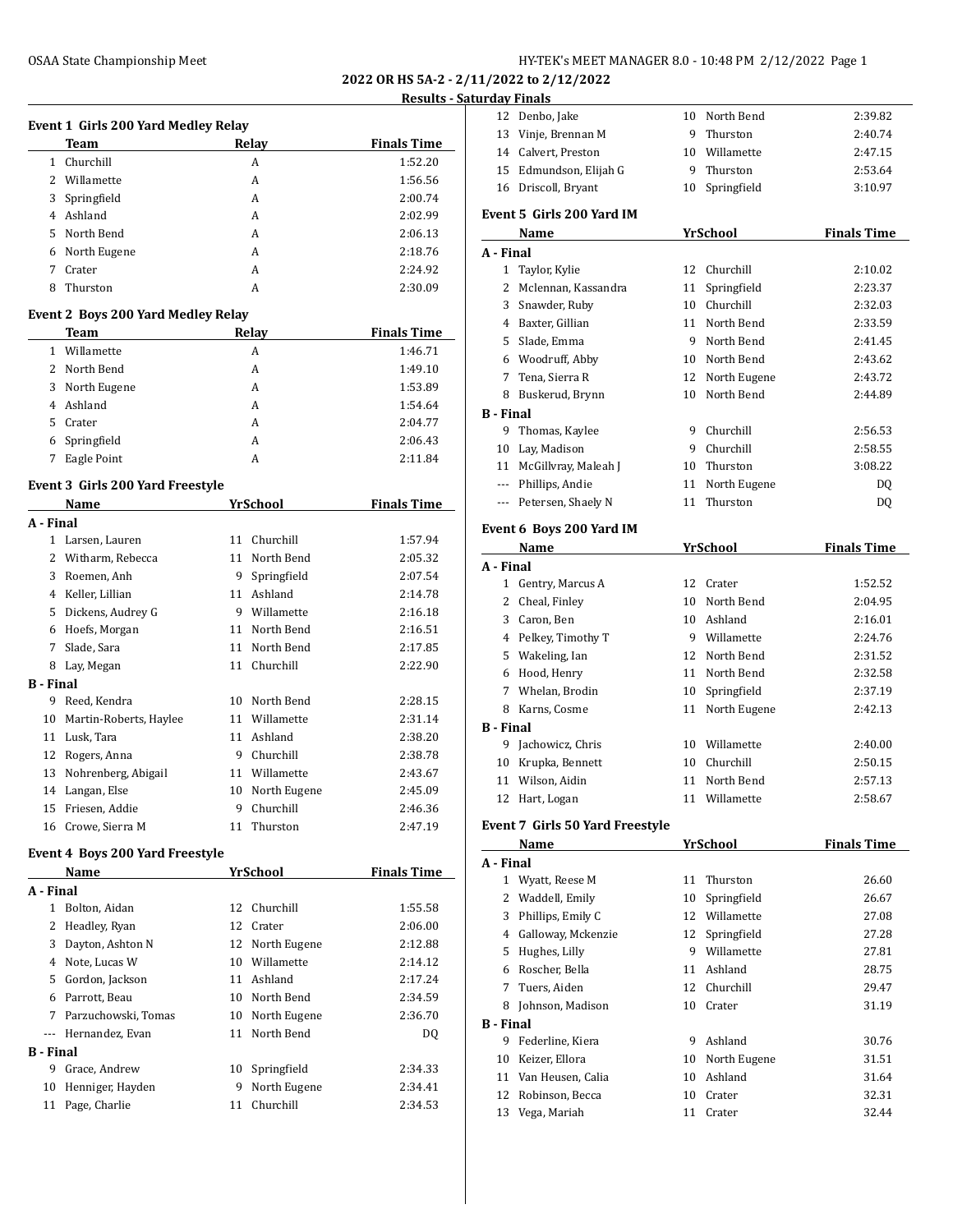# OSAA State Championship Meet

| HY-TEK's MEET MANAGER 8.0 - 10:48 PM 2/12/2022 Page 2 |  |  |  |  |
|-------------------------------------------------------|--|--|--|--|
|-------------------------------------------------------|--|--|--|--|

**2022 OR HS 5A-2 - 2/11/2022 to 2/12/2022 Results - Saturday Finals**

|                  |                                              |    |                 | <u> Kesults - Sa</u> |
|------------------|----------------------------------------------|----|-----------------|----------------------|
|                  | B - Final  (Event 7 Girls 50 Yard Freestyle) |    |                 |                      |
|                  | Name                                         |    | YrSchool        | <b>Finals Time</b>   |
|                  | 14 Keegan, Piper D                           | 10 | Eagle Point     | 33.23                |
| 15               | Rogers, Anna                                 | 9  | Churchill       | 33.27                |
|                  | 16 Liebl, Savvy                              | 9  | Springfield     | 34.79                |
|                  |                                              |    |                 |                      |
|                  | <b>Event 7P Mixed 50 Yard Freestyle</b>      |    |                 |                      |
|                  | Name                                         |    | YrSchool        | <b>Finals Time</b>   |
| A - Final        |                                              |    |                 |                      |
|                  | 1 Woodruff, Elisabeth                        | 9  | North Bend      | 45.72                |
|                  |                                              |    |                 |                      |
|                  | <b>Event 8 Boys 50 Yard Freestyle</b>        |    |                 |                      |
|                  | Name                                         |    | YrSchool        | <b>Finals Time</b>   |
| A - Final        |                                              |    |                 |                      |
|                  | 1 Page-Jones, Charley                        | 12 | Churchill       | 20.97                |
|                  | 2 Phillips, Joshua A                         | 12 | Willamette      | 22.22                |
|                  | 3 Macalino, Maverick                         | 12 | North Bend      | 22.76                |
|                  | 4 Thompson, Benjamin L                       |    | 12 North Eugene | 23.12                |
|                  | 5 Schutte, Andrew                            | 11 | Springfield     | 24.67                |
|                  | 6 Riccardi, Marco                            |    | 12 Eagle Point  | 26.80                |
|                  | 7 Rhoads, Wiley                              |    | 9 Churchill     | 27.51                |
|                  | 8 Allred, Rhett                              | 9  | North Eugene    | 28.65                |
| <b>B</b> - Final |                                              |    |                 |                      |
| 9                | Carlson, Austin                              | 9  | Crater          | 28.92                |
| 10               | Loeliger, Malachi                            | 10 | Ashland         | 29.08                |
|                  | 11 Schmidt, Gavin                            |    | 10 North Bend   | 29.12                |
|                  | 12 Whitlow, Alexandar D                      |    | 9 Eagle Point   | 29.32                |
|                  | 13 Fritz, Roman                              |    | 12 North Bend   | 29.44                |
|                  | 14 Jimenez, Cruz A                           |    | 10 Eagle Point  | 29.66                |
| 15               | Garcia, Lucky                                | 10 | Ashland         | 29.78                |
| 16               | Hopkins, Autzen                              |    | 12 Willamette   | 30.41                |
|                  |                                              |    |                 |                      |
|                  | <b>Event 9 Girls 100 Yard Butterfly</b>      |    |                 |                      |
|                  | Name                                         |    | <b>YrSchool</b> | <b>Finals Time</b>   |
| A - Final        |                                              |    |                 |                      |
|                  | 1 Larsen, Lauren                             | 11 | Churchill       | 1:01.13              |
|                  | 2 Downs, Mary                                |    | 12 Ashland      | 1:04.63              |
|                  | 3 Ashton, Emily                              |    | 11 Churchill    | 1:05.45              |
|                  | 4 Judish, Saryah                             | 11 | Springfield     | 1:05.96              |
| 5                | Yox, Sydney                                  |    | 11 Ashland      | 1:10.05              |
| 6                | Roemen, Anh                                  | 9  | Springfield     | 1:10.16              |
| 7                | Snawder, Ruby                                | 10 | Churchill       | 1:11.05              |
| 8                | Tena, Sierra R                               | 12 | North Eugene    | 1:13.14              |
| <b>B</b> - Final |                                              |    |                 |                      |
| 9                | Slade, Emma                                  | 9  | North Bend      | 1:15.60              |
| 10               | Reed, Kendra                                 | 10 | North Bend      | 1:19.64              |
| 11               | Qadir, Maryam                                | 10 | North Bend      | 1:26.38              |
| 12               | Delph, Adrianna                              | 9  | North Bend      | 1:27.27              |
| 13               | Thomas, Kaylee                               | 9  | Churchill       | 1:30.61              |
| 14               | Jacobs, Ariana G                             | 11 | Thurston        | 1:36.00              |
| 15               | Sherer, Elizabeth C                          | 11 | Thurston        | 1:45.82              |
|                  |                                              |    |                 |                      |
|                  | <b>Event 10 Boys 100 Yard Butterfly</b>      |    |                 |                      |
|                  | Name                                         |    | YrSchool        | <b>Finals Time</b>   |
| A - Final        |                                              |    |                 |                      |
| 1                | Page-Jones, Charley                          | 12 | Churchill       | 49.07                |
| 2                | Macalino, Maverick                           | 12 | North Bend      | 53.23                |
| 3                | Cheal, Finley                                | 10 | North Bend      | 55.29                |
|                  |                                              |    |                 |                      |

| 4                | Dickens, Evan C                          | 11 | Willamette      | 56.18              |
|------------------|------------------------------------------|----|-----------------|--------------------|
|                  | 5 Simmons, Joseph R                      |    | 11 Willamette   | 59.46              |
|                  | 6 Espinoza, Aiden                        |    | 10 Ashland      | 1:01.73            |
|                  | 7 Wakeling, Ian                          |    | 12 North Bend   | 1:05.87            |
|                  | 8 Jachowicz, Chris                       |    | 10 Willamette   | 1:08.76            |
| <b>B</b> - Final |                                          |    |                 |                    |
| 9                | Silva, Anthony                           |    | 12 Willamette   | 1:19.57            |
| 10               | Hernandez, Evan                          |    | 11 North Bend   | 1:25.08            |
|                  | <b>Event 11 Girls 100 Yard Freestyle</b> |    |                 |                    |
|                  | Name                                     |    | <b>YrSchool</b> | <b>Finals Time</b> |
| A - Final        |                                          |    |                 |                    |
|                  | 1 St Clair, Jossy M                      |    | 10 Willamette   | 55.63              |
|                  | 2 Oster, Grace K                         |    | 12 Willamette   | 57.44              |
|                  | 3 Mercado, Amelia                        |    | 11 Ashland      | 57.45              |
|                  | 4 Waddell, Emily                         |    | 10 Springfield  | 59.51              |
|                  | 5 Hughes, Lilly                          |    | 9 Willamette    | 1:02.03            |
|                  | 6 Keller, Lillian                        |    | 11 Ashland      | 1:02.99            |
|                  | 7 Tuers. Aiden                           |    | 12 Churchill    | 1:04.36            |
|                  | 8 Roscher, Bella                         |    | 11 Ashland      | 1:04.57            |
| <b>B</b> - Final |                                          |    |                 |                    |
| 9                | Duron, Sarah                             |    | 9 Crater        | 1:06.75            |
| 10               | Federline, Kiera                         |    | 9 Ashland       | 1:09.98            |
|                  | 11 Keizer, Ellora                        |    | 10 North Eugene | 1:13.28            |
|                  | 12 Vega, Mariah                          |    | 11 Crater       | 1:13.62            |
|                  | 13 Kauzlarich, Kenzie                    |    | 9 Crater        | 1:13.95            |
|                  | 14 Pollin, Alexis                        |    | 9 North Bend    | 1:15.62            |
| 15               | Keegan, Piper D                          | 10 | Eagle Point     | 1:21.90            |
|                  | 16 Liebl, Savvy                          | 9  | Springfield     | 2:02.61            |
|                  |                                          |    |                 |                    |
|                  |                                          |    |                 |                    |
|                  | Event 12 Boys 100 Yard Freestyle         |    |                 |                    |
|                  | Name                                     |    | <b>YrSchool</b> | <b>Finals Time</b> |
| A - Final        |                                          |    |                 |                    |
| 1                | Phillips, Joshua A                       |    | 12 Willamette   | 48.91              |
|                  | 2 Thompson, Benjamin L                   |    | 12 North Eugene | 50.36              |
|                  | 3 Matthiesen-Johnson, Dylan M            |    | 12 North Eugene | 52.60              |
|                  | 4 Slawta, Fugui                          |    | 10 Ashland      | 55.59              |
| 5                | Schutte, Andrew                          |    | 11 Springfield  | 55.67              |
|                  | 6 Woodward, Liam R                       |    | 12 Thurston     | 55.69              |
| 7                | Hood, Henry                              | 11 | North Bend      | 55.98              |
|                  | 8 Kerr, Bryce                            |    | 11 Springfield  | 56.12              |
| <b>B</b> - Final |                                          |    |                 |                    |
| 9                | Rhoads, Wiley                            | 9  | Churchill       | 1:02.97            |
| 10               | Riccardi, Marco                          | 12 | Eagle Point     | 1:03.06            |
|                  | 11 Loeliger, Malachi                     |    | 10 Ashland      | 1:05.09            |
|                  | 12 Crowley, Tate                         |    | 10 Willamette   | 1:05.14            |
| 13               | Schmidt, Gavin                           |    | 10 North Bend   | 1:06.04            |
|                  | 14 Garcia, Lucky                         |    | 10 Ashland      | 1:06.36            |
| 15               | Carlson, Austin                          |    | 9 Crater        | 1:06.84            |
|                  | 16 Allred, Rhett                         | 9  | North Eugene    | 1:07.86            |
|                  | <b>Event 13 Girls 500 Yard Freestyle</b> |    |                 |                    |
|                  | Name                                     |    | <b>YrSchool</b> | <b>Finals Time</b> |
| A - Final        |                                          |    |                 |                    |
|                  | 1 Witharm, Rebecca                       | 11 | North Bend      | 5:39.42            |
| $\mathbf{2}$     | Hoefs, Morgan                            |    | 11 North Bend   | 5:57.56            |
|                  | 3 Dickens, Audrey G                      |    | 9 Willamette    | 6:04.19            |
|                  | 4 Phillips, Emily C                      |    | 12 Willamette   | 6:11.13            |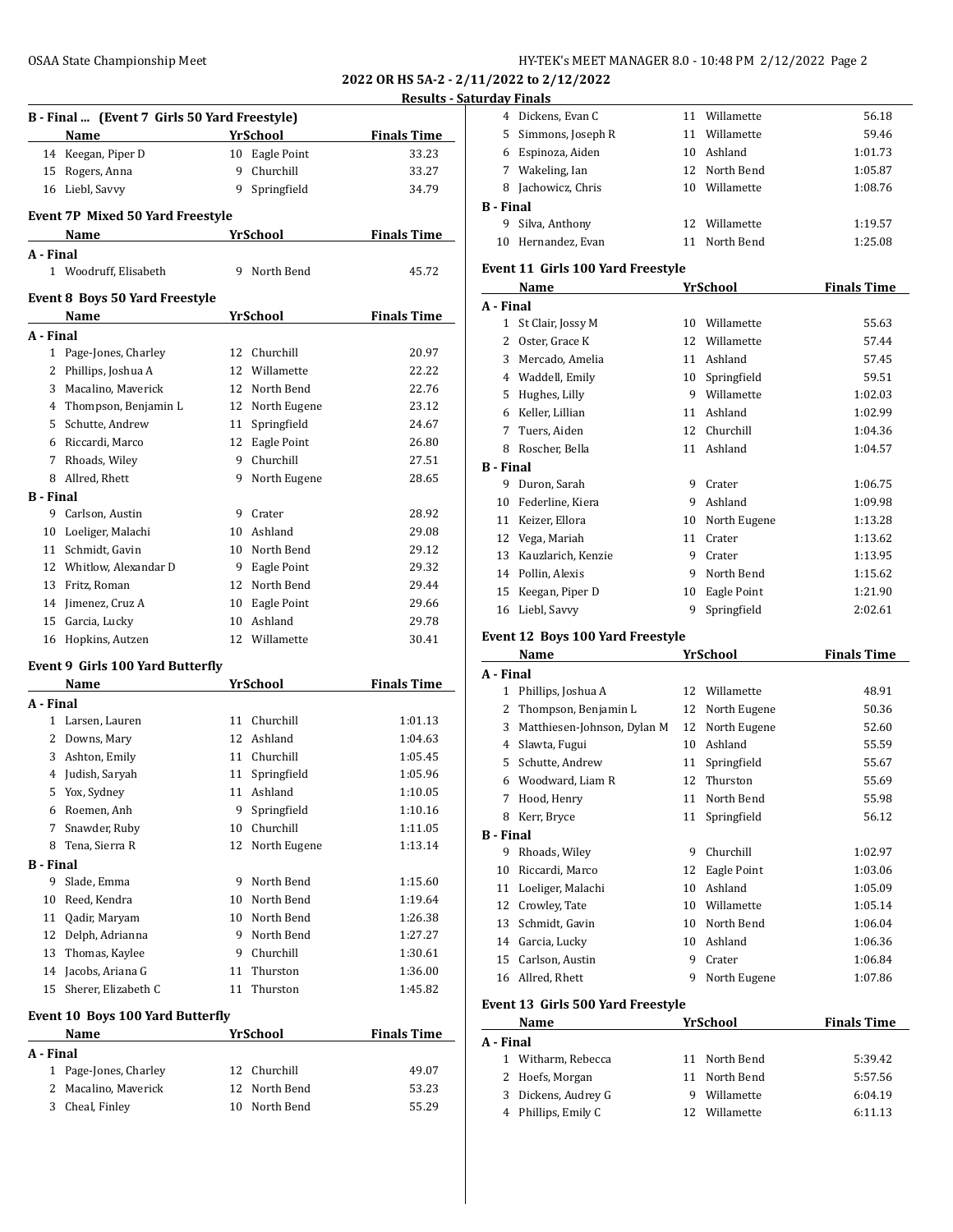**2022 OR HS 5A-2 - 2/11/2022 to 2/12/2022 Results - Saturday Finals**

#### **A - Final ... (Event 13 Girls 500 Yard Freestyle)**

| Thin "The Chine of the Soo furnities of the T |                        |          |                    |          |  |  |
|-----------------------------------------------|------------------------|----------|--------------------|----------|--|--|
|                                               | Name                   | YrSchool | <b>Finals Time</b> |          |  |  |
| 5.                                            | Lay, Megan             |          | 11 Churchill       | 6:14.47  |  |  |
| 6                                             | Delph, Adrianna        | 9        | North Bend         | 6:24.60  |  |  |
| 7                                             | Halleman, Callista     |          | 12 North Eugene    | 6:31.23  |  |  |
| 8                                             | Qadir, Maryam          | 10       | North Bend         | 6:42.79  |  |  |
| B - Final                                     |                        |          |                    |          |  |  |
| 9                                             | Martin-Roberts, Haylee |          | 11 Willamette      | 7:01.53  |  |  |
| 10                                            | Nohrenberg, Abigail    | 11       | Willamette         | 7:20.42  |  |  |
| 11                                            | Brintnal, Camille      | 9        | North Eugene       | 7:27.00  |  |  |
| 12                                            | Birchler, Fiona        | 9        | Churchill          | 7:37.05  |  |  |
| 13                                            | Phillips, Andie        | 11       | North Eugene       | 7:49.63  |  |  |
|                                               | 14 Petersen, Shaely N  |          | 11 Thurston        | 7:59.47  |  |  |
| 15                                            | Gonzalez, Gabrielle    |          | 11 Springfield     | 9:01.03  |  |  |
| 16                                            | Spain, Ireland         | 10       | Springfield        | 11:04.89 |  |  |
|                                               |                        |          |                    |          |  |  |

### **Event 14 Boys 500 Yard Freestyle**

|           | Name              | <b>YrSchool</b> |               | <b>Finals Time</b> |
|-----------|-------------------|-----------------|---------------|--------------------|
| A - Final |                   |                 |               |                    |
| 1.        | Dickens, Evan C   | 11              | Willamette    | 5:07.96            |
| 2         | Parrott, Trenton  |                 | 12 North Bend | 5:32.17            |
| 3         | Robertson, Madden | 12.             | North Bend    | 5:57.46            |
| 4         | Dayton, Ashton N  | 12              | North Eugene  | 5:57.47            |
| 5.        | Karns, Cosme      | 11              | North Eugene  | 6:05.72            |
| 6         | Krupka, Bennett   | 10              | Churchill     | 6:22.75            |
| 7         | Wilson, Brody     | 10              | North Bend    | 6:30.76            |
| 8         | Evans, Andrew     | 9               | Willamette    | 6:34.01            |
| B - Final |                   |                 |               |                    |
| 9         | Gordon, Jackson   | 11              | Ashland       | 6:41.60            |
| 10        | Page, Charlie     | 11              | Churchill     | 7:05.54            |
| 11        | Hernandez, Julian | 11              | North Bend    | 7:06.43            |
| 12        | Silva, Anthony    | 12.             | Willamette    | 7:12.85            |

### **Event 15 Girls 200 Yard Freestyle Relay**

|              | Team         | Relay | <b>Finals Time</b> |
|--------------|--------------|-------|--------------------|
| $\mathbf{1}$ | Springfield  | A     | 1:45.84            |
| $2^{\circ}$  | Willamette   | A     | 1:46.10            |
| 3            | North Bend   | A     | 1:54.70            |
| 4            | Churchill    | A     | 1:58.66            |
| 5.           | Ashland      | A     | 2:01.96            |
| 6            | Crater       | A     | 2:05.62            |
| 7            | North Eugene | A     | 2:12.07            |
| 8            | Thurston     | A     | 2:19.18            |
| 9            | Eagle Point  | А     | 2:23.94            |

### **Event 16 Boys 200 Yard Freestyle Relay**

|   | Team           | Relay | <b>Finals Time</b> |
|---|----------------|-------|--------------------|
|   | Churchill      | A     | 1:38.91            |
|   | 2 North Eugene | A     | 1:41.86            |
| 3 | Crater         | A     | 1:46.64            |
| 4 | North Bend     | A     | 1:48.15            |
| 5 | Springfield    | A     | 1:49.67            |
| 6 | Ashland        | A     | 1:52.19            |
| 7 | Willamette     | A     | 1:53.13            |
| 8 | Eagle Point    | А     | 1:56.46            |

| <b>Event 17 Girls 100 Yard Backstroke</b> |                                             |    |                 |                    |  |
|-------------------------------------------|---------------------------------------------|----|-----------------|--------------------|--|
|                                           | Name                                        |    | YrSchool        | <b>Finals Time</b> |  |
| A - Final                                 |                                             |    |                 |                    |  |
|                                           | 1 Taylor, Kylie                             |    | 12 Churchill    | 57.27              |  |
|                                           | 2 St Clair, Jossy M                         |    | 10 Willamette   | 1:01.97            |  |
|                                           | 3 Mclennan, Kassandra                       |    | 11 Springfield  | 1:03.32            |  |
|                                           | 4 Judish, Saryah                            |    | 11 Springfield  | 1:05.66            |  |
|                                           | 5 Ashton, Emily                             |    | 11 Churchill    | 1:06.58            |  |
|                                           | 6 Wyatt, Reese M                            |    | 11 Thurston     | 1:08.82            |  |
|                                           | 7 Yox, Sydney                               |    | 11 Ashland      | 1:12.37            |  |
|                                           | 8 Woodruff, Abby                            |    | 10 North Bend   | 1:13.27            |  |
| <b>B</b> - Final                          |                                             |    |                 |                    |  |
|                                           | 9 Halleman, Callista                        |    | 12 North Eugene | 1:12.83            |  |
|                                           | 10 Stark, Charlise                          |    | 12 North Bend   | 1:20.57            |  |
|                                           | 11 Kauzlarich, Kenzie                       |    | 9 Crater        | 1:23.51            |  |
|                                           | 12 Langan, Else                             |    | 10 North Eugene | 1:24.29            |  |
|                                           | 13 Jacobs, Ariana G                         |    | 11 Thurston     | 1:25.71            |  |
|                                           | 14 Lusk, Tara                               |    | 11 Ashland      | 1:26.93            |  |
|                                           | 15 Lay, Madison                             |    | 9 Churchill     | 1:27.58            |  |
|                                           | 16 Marks, Taylor                            |    | 11 Churchill    | 1:31.74            |  |
|                                           | Event 18 Boys 100 Yard Backstroke           |    |                 |                    |  |
|                                           | Name                                        |    | YrSchool        | <b>Finals Time</b> |  |
| A - Final                                 |                                             |    |                 |                    |  |
|                                           | 1 Gentry, Marcus A                          |    | 12 Crater       | 48.03              |  |
|                                           | 2 Simmons, Joseph R                         |    | 11 Willamette   | 1:01.76            |  |
|                                           | 3 Espinoza, Aiden                           |    | 10 Ashland      | 1:03.53            |  |
|                                           | 4 Barber, Logan                             |    | 10 Ashland      | 1:06.45            |  |
|                                           | 5 Parrott, Trenton                          |    | 12 North Bend   | 1:08.55            |  |
|                                           | 6 Robertson, Madden                         |    | 12 North Bend   | 1:11.34            |  |
|                                           | 7 Note, Lucas W                             |    | 10 Willamette   | 1:14.41            |  |
|                                           | 8 Henniger, Hayden                          |    | 9 North Eugene  | 1:15.13            |  |
| <b>B</b> - Final                          |                                             |    |                 |                    |  |
|                                           | 9 Hart, Logan                               |    | 11 Willamette   | 1:16.97            |  |
|                                           | 10 Vinje, Brennan M                         |    | 9 Thurston      | 1:17.66            |  |
|                                           | 11 Hernandez, Julian                        |    | 11 North Bend   | 1:19.82            |  |
|                                           | 12 Creighton, Zachary A                     |    | 9 Thurston      | 1:20.17            |  |
|                                           | 13 Parzuchowski, Tomas                      |    | 10 North Eugene | 1:21.01            |  |
|                                           | 14 Evans. Andrew                            | 9  | Willamette      | 1:21.11            |  |
| 15                                        | Grace, Andrew                               |    | 10 Springfield  | 1:24.58            |  |
| 16                                        | Camu, Juno                                  | 9  | North Eugene    | 1:25.91            |  |
|                                           | <b>Event 19 Girls 100 Yard Breaststroke</b> |    |                 |                    |  |
|                                           | Name                                        |    | YrSchool        | <b>Finals Time</b> |  |
| A - Final                                 |                                             |    |                 |                    |  |
|                                           | 1 Wasikowski, Kelsey                        | 11 | Churchill       | 1:05.99            |  |
| 2                                         | Downs, Mary                                 | 12 | Ashland         | 1:10.92            |  |
|                                           | 3 Oster, Grace K                            |    | 12 Willamette   | 1:11.83            |  |
|                                           | 4 Mercado, Amelia                           | 11 | Ashland         | 1:14.49            |  |
|                                           | 5 Baxter, Gillian                           | 11 | North Bend      | 1:16.52            |  |
|                                           | 6 Galloway, Mckenzie                        | 12 | Springfield     | 1:16.69            |  |
|                                           | 7 Slade, Sara                               | 11 | North Bend      | 1:23.37            |  |
|                                           |                                             |    |                 |                    |  |

### 8 Van Heusen, Calia 10 Ashland 1:24.25 **B - Final**

| · Final            |               |         |
|--------------------|---------------|---------|
| 9 Buskerud, Brynn  | 10 North Bend | 1:22.62 |
| 10 Stark. Charlise | 12 North Bend | 1:31.06 |
| 11 Duron, Sarah    | 9 Crater      | 1:33.85 |